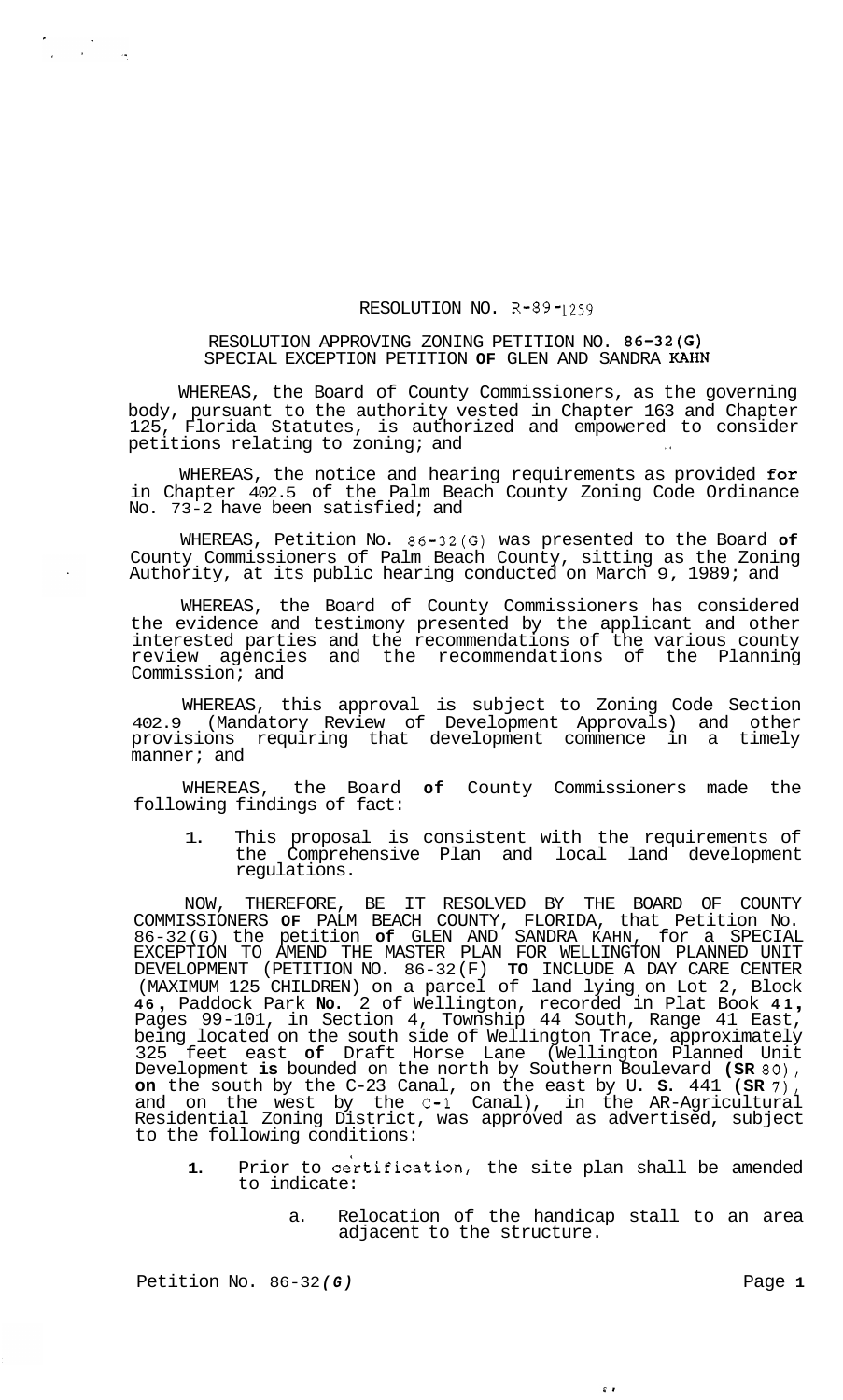- b. Ultimate Right-of-way dimension for Wellington Trace.
- C. Adjacent canal right-of-way located to the east and south.
- d. Perimeter landscape alternative number **3**  along the west property line.
- e. Required number of minimum trees "in landscape .. tabular data.
- f. Directional Signage.
- Minimum twenty-five (25) foot wide access g= dimension.
- h. The dumpster located along the eastern property line to the easternmost stall in the northerly parking string.
- i. Minimum landscape requirements and conditions along the eastern property line.
- j-Relocation of the handicapped stall to a more appropriate location, which will permit ease of entry into the facility.
- **2.**  Prior to site plan certification, the petitioner shall amend the site plan to indicate an extended median to define a separation between the by-pass zone and the covered drop-off area. The median strip shall extend from the northern edge of the<br>canopy in an east to west direction for canopy in an east to west direction approximately sixty **(60)** feet.
- **3.**  Prior to site plan certification, the petitioner shall amend the site plan to include a solid six **(6)** foot high fence around the perimeter **of** the site on the west, south, east sides. Required landscaping shall be planted on the exterior of the fence. Landscaping shall include ten **(10)** foot high native canopy trees twenty **(20)** feet on center and a thirty-six **(36)** inch high hedge.
- **4.**  Use **of** the site shall be limited to a day care center with a maximum **125** children between the ages of three **(3)** months and five **(5)** years: and a minimum of **5%** of the children accommodated shall be handicapped individuals (determined to be handicapped by **a** licensed professional). handicapped by **a** licensed professional).<br>Handicapped children and adolescents may be accommodated at the facility in the after-care program.
- **5.**  Security lighting shall be shielded, low intensity and directed away from adjacent properties and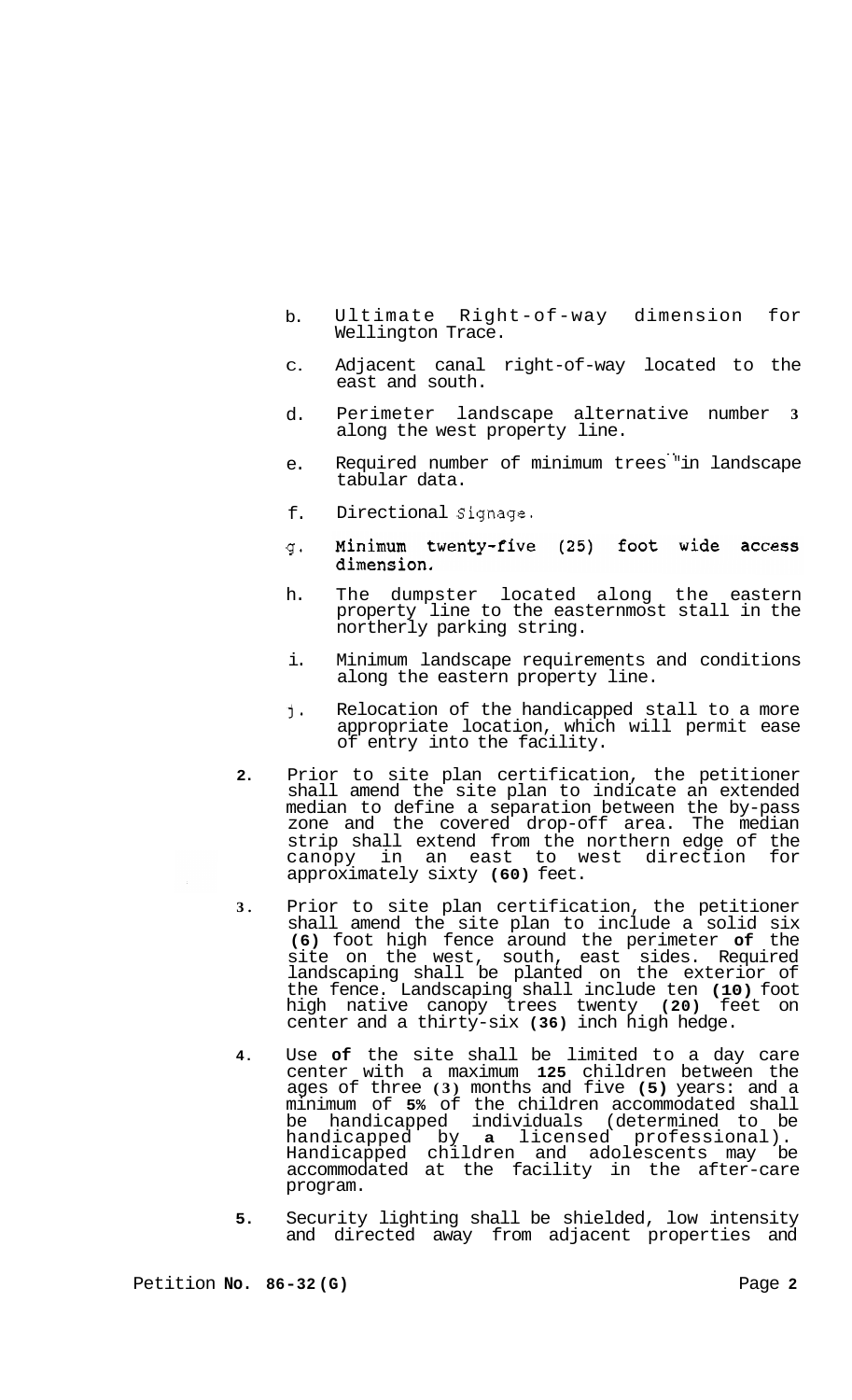streets, shining only on the site and shall not exceed six *(6)* feet in height.

- *6.*  No outdoor loudspeaker system shall be permitted on-site.
- *7.*  The trash receptacle shall be completely screened by a six *(6)* foot high solid wood fence and located away from the outdoor play area. ..
- **8.**  Prior to site plan review submittal, the petitioner shall amend the site plan to indicate the location of the **4,475** square feet oli indoor activity area. The petitioner shall also indicate in a tabular form the spatial requirements for all offices, supply rooms, mechanical rooms, lavatories, hallways, foyers etc. **If** tke total square footage of these accessory functions exceeds **525** square feet, a subsequent reduction in the student population shall be indicated to support these additional spatial needs.
- **9. No** dumpster pick-up shall be permitted between the hours of *8:OO* p.m. and **8:OO** a.m.
- **10. No** landscaping shall be planted within the twelve **(12)** foot utility easement. All landscaping shall be installed outside of this easement.
- **11.**  Sewer service is available to the property. Therefore, no septic tank shall be permitted on the site.
- **12.**  Water service is available to the property. Therefore, no well shall be permitted on the site to provide potable water.
- **13.**  The Developer shall provide discharge cor.tro1 and treatment for the stormwater runoff in accordance with all applicable agency requirements j.n effect at the time of the permit application. However, at a minimum, this development shall retain onsite the stormwater runoff generated by a three **(3)**  year-one **(1)** hour storm with a total rain::'all **of 3**  inches as required by the Permit Section, Land Development Division. In, the event that the subject site abuts a Department of Transportation maintained roadway, concurrent approval from the Florida Department of Transportation will also be required. The drainage system shall be msintained in an acceptable condition as approved. by the County Engineer. **In** the event that the drainage system is not adequately maintained as determined by the County Engineer, this matter will be referred to the Code Enforcement Board for enforcement.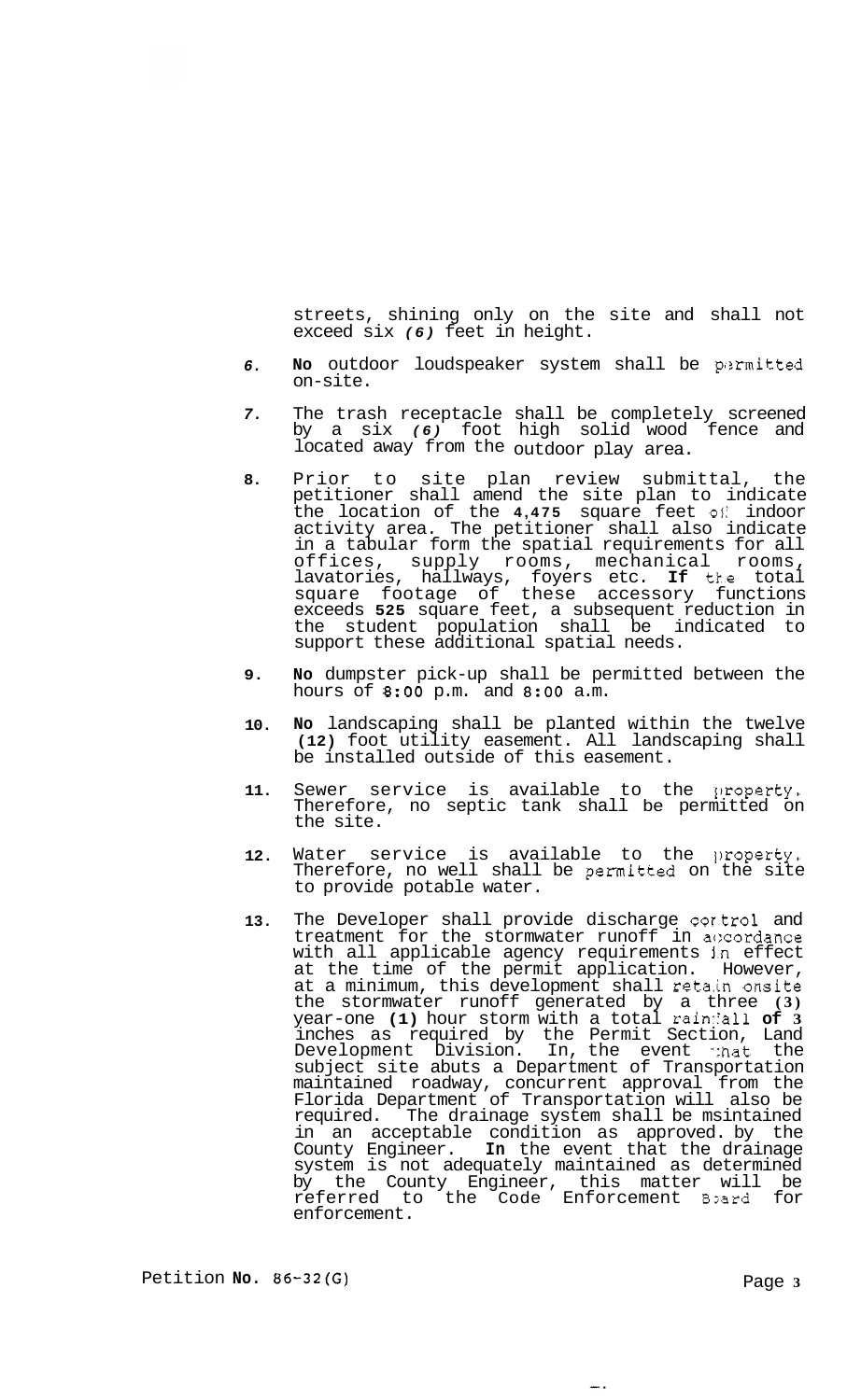- **14.**  The Property owner shall construct a left turn lane, east approach on Wellington Trace at the project **Is** entrance concurrent with onsitc: paving and drainage improvements. Construction : hall be completed prior to the issuance of a Certificate of Occupancy.
- **15.**  The petitioner shall pay a Fair Share Fee in the amount and manner required by the "Fair Share Contribution for Road Improvements Ordinance" as it presently exists or as it may from time to time be amended. The Fair Share Fee for this project presently is **\$11,225.00 (419** trips **X** *\$215.79* per trip).
- **16.**  A six foot fence shall be installed around the entire perimeter of the outdoor play area. The fence shall be installed on the northern and western edge of the twenty-five **(2!i)** foot maintenance easement on the eastern and southern property line.
- **17.**  Hours of operation shall be limited to **6:30** a.m. to *6:30* p.m., Monday through Friday, and ncl holiday or weekend operation shall be permitted.
- **18. No** signage shall be permitted on the site.
- **19.**  No fences shall be permitted in the front yard setback area.
- **20.**  The roof shall be spanish tile.
- **21.**  Failure to comply with any conditions of approval may result in the denial or revocaticm of a building permit; the issuance of a st:op work order; the denial **of** a Certificate of Occllpancy on any building or structure; or the denial **or**  revocation of any permit or approval for any developer-owner, commercial-owner, lessee, or user of the subject property. Appeals from suc:h action may be taken to the Palm Beach County Board **of**  Adjustment or as otherwise provided in the Palm Beach County Zoning Code.

.